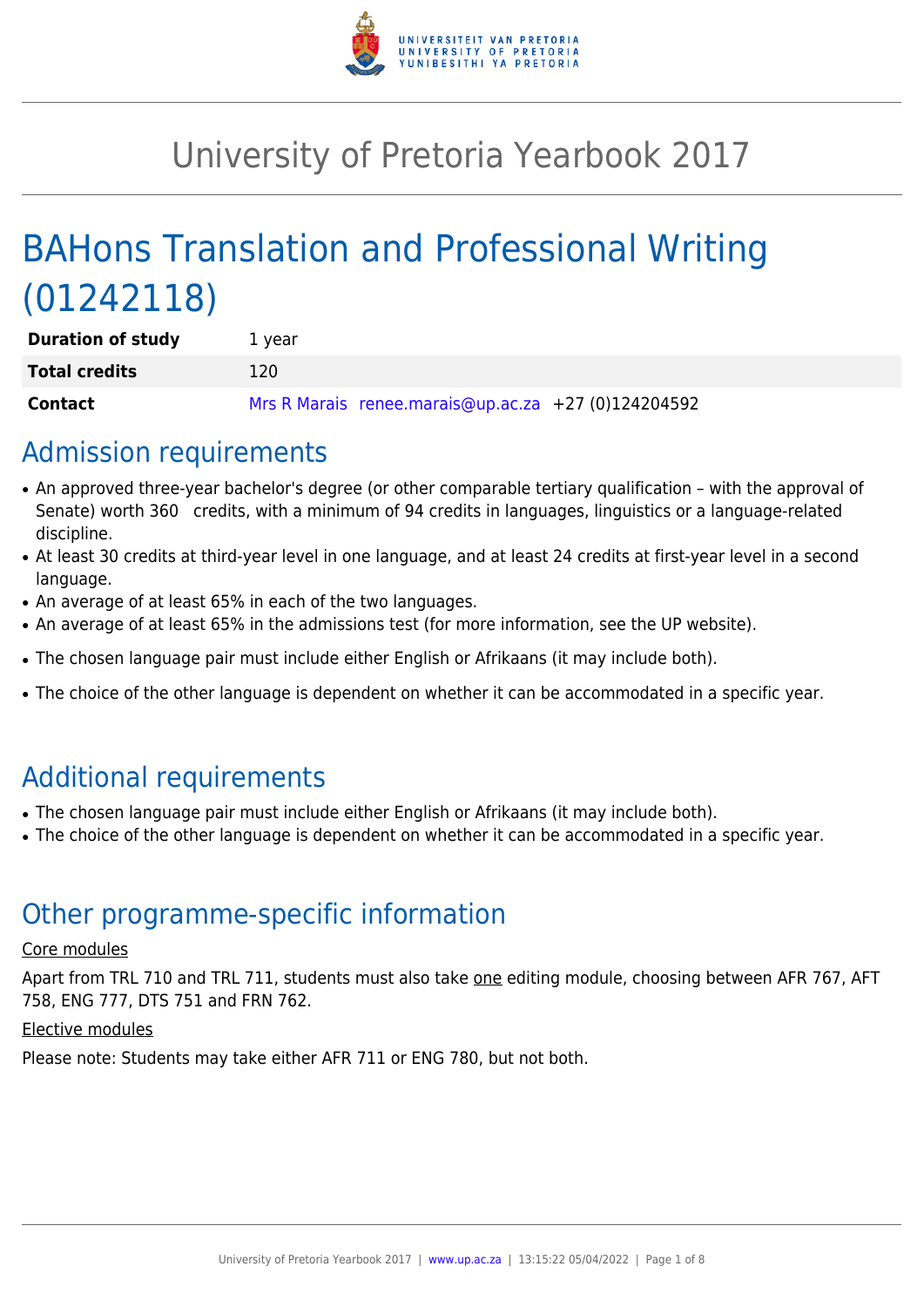

# Curriculum: Final year

## **Minimum credits: 120**

Core modules

In addition to the core modules, **One** of the following is also compulsory. Please choose according to your language combination**:**

| <b>AFR 767</b>                 | Redaksionele versorging                                     | [20]   |
|--------------------------------|-------------------------------------------------------------|--------|
| <b>AFT 758</b>                 | Advanced editing: African languages                         | [20]   |
| <b>DTS 751</b>                 | German stylistics                                           | [20]   |
| <b>ENG 777</b>                 | Editing                                                     | $[15]$ |
| <b>FRN 762</b>                 | Principles and practice of professional                     |        |
| translation (French)<br>$[24]$ |                                                             |        |
| Elective modules               |                                                             |        |
| Select two modules             |                                                             |        |
| Note:                          |                                                             |        |
|                                | *Students may take either AFR 711 or ENG 780, but not both. |        |

# **Core modules**

#### **Translation principles and techniques 710 (TRL 710)**

| <b>Module credits</b>         | 20.00                                      |
|-------------------------------|--------------------------------------------|
| <b>Prerequisites</b>          | No prerequisites.                          |
| <b>Contact time</b>           | 1 lecture per week                         |
| <b>Language of tuition</b>    | Afrikaans and English is used in one class |
| <b>Academic organisation</b>  | African Languages                          |
| <b>Period of presentation</b> | Semester 1                                 |

#### **Module content**

\*Only for students who have not done any translation modules at undergraduate level.

Basic translation skills, such as source text analysis, translation methods and translation aids. Translation in a multilingual and multicultural speech community such as South Africa. Equivalence at word level and above word level. Problems of equivalence in a variety of texts. Translation and language varieties such as dialects, code-switching, sociolects, etc. Translation of culture-bound texts. Practical translations of a limited variety of different text types in any two languages offered by the Language Departments, provided that the particular language combination can be accommodated during any given year.

# **HLT in translation practice (1) 711 (TRL 711)**

| <b>Module credits</b> | 20.00                                      |
|-----------------------|--------------------------------------------|
| <b>Contact time</b>   | 1 lecture per week                         |
| Language of tuition   | Afrikaans and English is used in one class |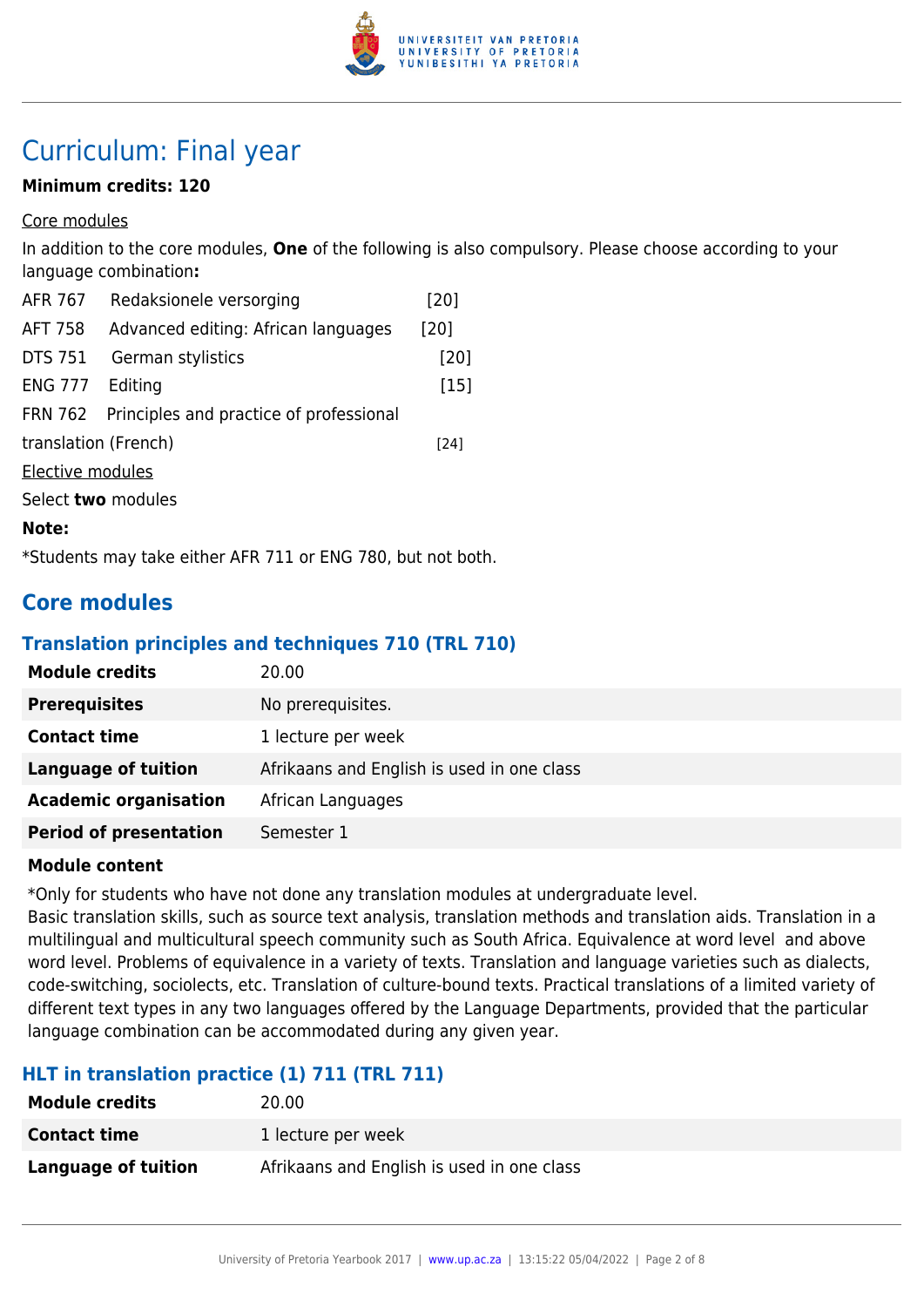

| <b>Academic organisation</b> | African Languages |
|------------------------------|-------------------|
|------------------------------|-------------------|

#### **Period of presentation** Semester 2

#### **Module content**

This module focuses on the use and application of HLT (human language technology) in translation practice. Issues covered are: Localisation, internationalisation and globalisation. Translation and language technology. Introduction to the use of computer-assisted translation (CAT) tools – translation memory (TM) and terminology management. Machine translation (MT). The use of electronic text corpora as translation resource, translator's aid and translators' tools, with specific reference to technical translation, mining for translation equivalents, and obtaining translation equivalents for terms that do not exist in the target language by utilising all electronic resources, but also term formation strategies, consultation with experts, using the Internet as "consulting experts", etc. Practical translations of a further variety of different text types in any two languages offered by the Language Departments, provided that the particular language combination can be accommodated during any given year.

## **Research 700 (TRL 700)**

| <b>Module credits</b>         | 30.00                          |
|-------------------------------|--------------------------------|
| <b>Contact time</b>           | 1 lecture per week             |
| Language of tuition           | Module is presented in English |
| <b>Academic organisation</b>  | African Languages              |
| <b>Period of presentation</b> | Year                           |

#### **Module content**

Research in the field of translation and interpreting studies, topics, research frameworks, methodologies. Writing and submitting a research essay on an approved topic.

# **Elective modules**

#### **Afrikaanse skeppende skryfwerk 711 (AFR 711)**

| <b>Module credits</b>         | 20.00                            |
|-------------------------------|----------------------------------|
| <b>Prerequisites</b>          | No prerequisites.                |
| <b>Contact time</b>           | 1 lecture per week               |
| <b>Language of tuition</b>    | Module is presented in Afrikaans |
| <b>Academic organisation</b>  | Afrikaans                        |
| <b>Period of presentation</b> | Year                             |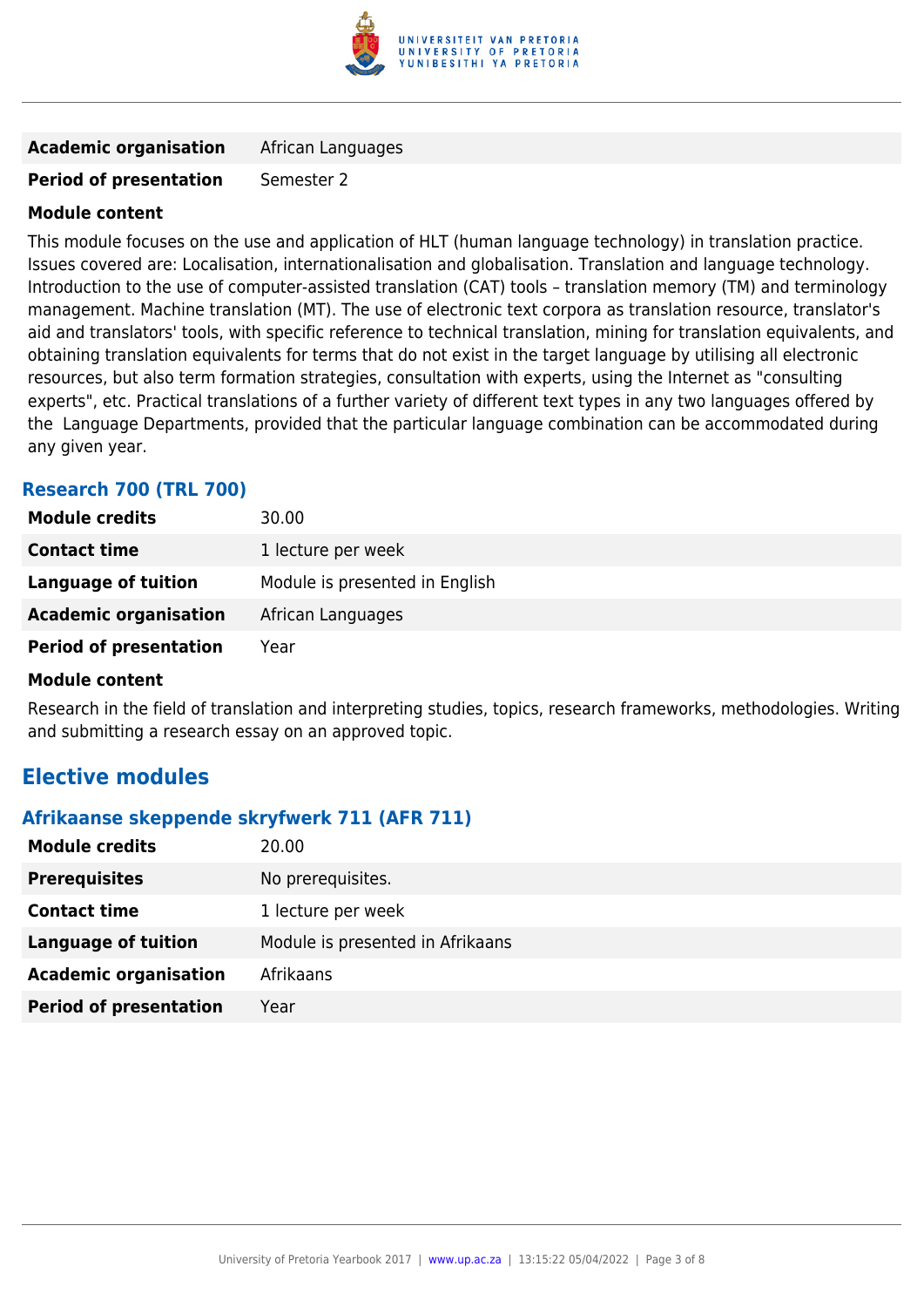

#### Afrikaanse skeppende skryfwerk

Die vermoë om bellettristiese tekste (prosa en/of poësie) te kan skryf word ontwikkel deur die bestudering en toepassing van verskillende skryftegnieke en -strategieë in werkswinkelverband; vertaling van tekste; kritiese analise van gevestigde skrywers se werk mbt teks- en genrekenmerke en skryftegnieke; die skryf, herskryf en afronding van eie tekste; kritiese en kreatiewe beoordeling van eie en medestudente se tekste; bestudering van teorieë en opvattings oor kreatiwiteit en die skryfproses; kennis van die keurings- en publikasieproses en manuskripvoorbereiding.

# **Redaksionele versorging 767 (AFR 767)**

| <b>Prerequisites</b><br>No prerequisites.<br><b>Contact time</b><br>1 lecture per week<br>Module is presented in Afrikaans<br><b>Language of tuition</b><br><b>Academic organisation</b><br>African Languages | <b>Module credits</b>         | 20.00      |
|---------------------------------------------------------------------------------------------------------------------------------------------------------------------------------------------------------------|-------------------------------|------------|
|                                                                                                                                                                                                               |                               |            |
|                                                                                                                                                                                                               |                               |            |
|                                                                                                                                                                                                               |                               |            |
|                                                                                                                                                                                                               |                               |            |
|                                                                                                                                                                                                               | <b>Period of presentation</b> | Semester 1 |

#### **Module content**

Taal-, teks- en manuskripversorging in Afrikaans, met spesifieke aandag aan korrekte taal- en leestekengebruik; teksstruktuur en argumentasie; beoordeling van feitelike korrektheid en gepastheid van inligting en taalregister; skryf vir verskillende teikengroepe; bibliografiese versorging; redaksionele vaardighede (gebruik van stylblad, toepas van weergawebestuur, skakeling met skrywers); bepaling van status van bronne; proefleeswerk; vertaling; beoordeling van teksekwivalensie.

## **Advanced copy-editing: African languages 758 (AFT 758)**

| <b>Module credits</b>         | 20.00                          |
|-------------------------------|--------------------------------|
| <b>Prerequisites</b>          | No prerequisites.              |
| <b>Contact time</b>           | 1 lecture per week             |
| Language of tuition           | Module is presented in English |
| <b>Academic organisation</b>  | African Languages              |
| <b>Period of presentation</b> | Semester 1 or Semester 2       |

#### **Module content**

Advanced copy-editing with specialisation in an African language – isiNdebele, isiZulu, Sepedi or Setswana. The module develops and refines language-editing skills further, using a variety of literary and other texts. Students are further familiarised with the grammar rules and current spelling rules of the four African languages concerned, namely isiZulu/isiNdebele/Sepedi or Setswana respectively, and are given ample opportunity to hone their editing skills by applying these rules to unedited texts in these languages.

#### **German stylistics 751 (DTS 751)**

**Module credits** 20.00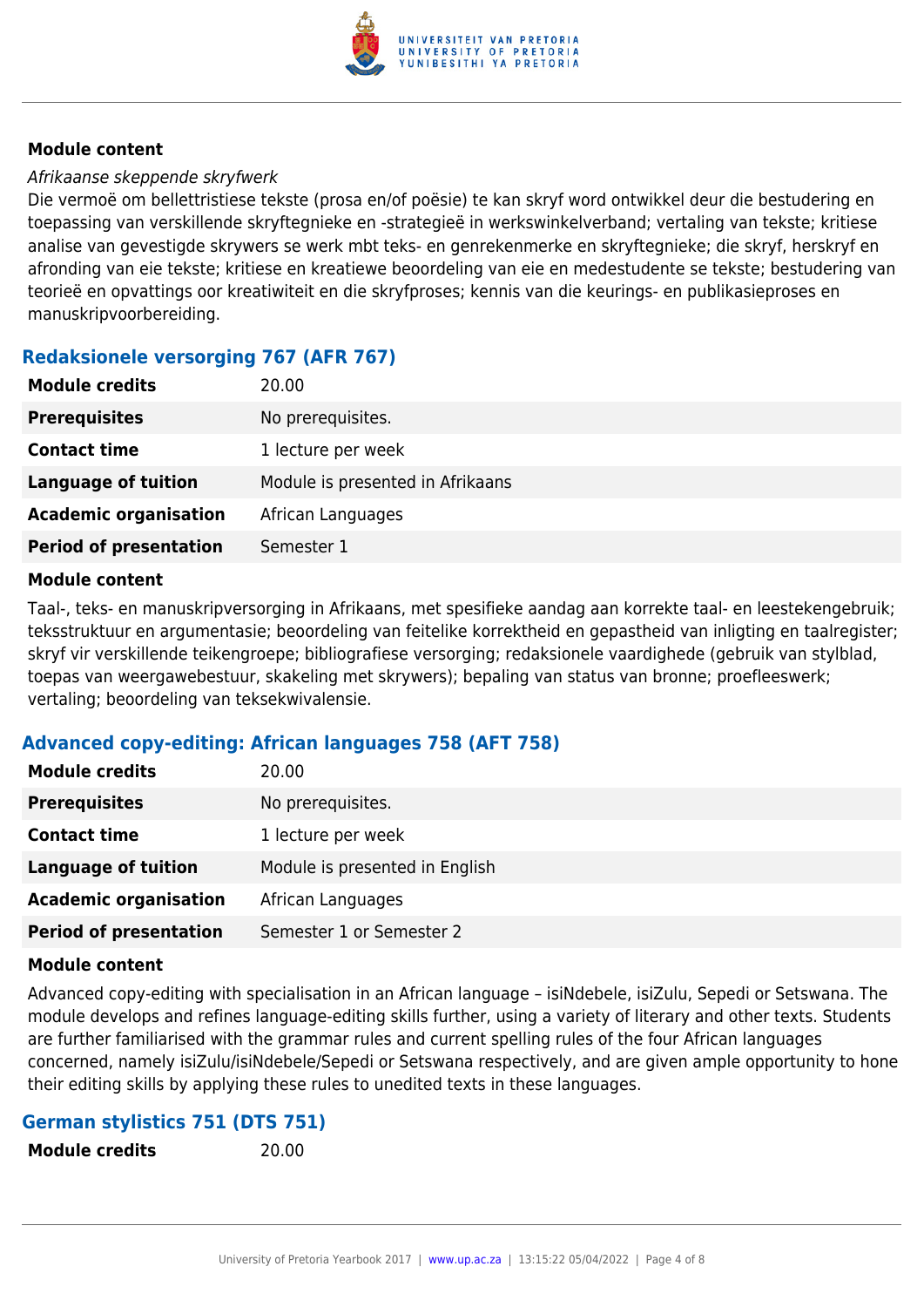

| <b>Prerequisites</b>          | No prerequisites.                          |
|-------------------------------|--------------------------------------------|
| <b>Contact time</b>           | 1 discussion class per week                |
| Language of tuition           | Afrikaans and English is used in one class |
| <b>Academic organisation</b>  | Modern European Languages                  |
| <b>Period of presentation</b> | Year                                       |

Principles of practical stylistics. Written and spoken registers: theory and application; tendencies in contemporary German.

## **Editing 777 (ENG 777)**

| <b>Module credits</b>         | 15.00                          |
|-------------------------------|--------------------------------|
| <b>Prerequisites</b>          | No prerequisites.              |
| <b>Contact time</b>           | 1 seminar per week             |
| Language of tuition           | Module is presented in English |
| <b>Academic organisation</b>  | English                        |
| <b>Period of presentation</b> | Semester 1                     |

#### **Module content**

The module develops language-editing skills, using a variety of texts from different fields and of varying levels of complexity. Students edit texts to produce grammatical, idiomatic and logical English texts, taking into account peculiarities of South African English and local needs. They adjust work to meet the needs of a specified target audience. The principles of plain language editing are applied, in addition to strategies to overcome textual complexities for given target audiences, ranging from academics to neo-literates. A special focus is the editing of translations in the SA context.

#### **Creative writing 780 (ENG 780)**

| <b>Module credits</b>         | 15.00                          |
|-------------------------------|--------------------------------|
| <b>Prerequisites</b>          | No prerequisites.              |
| <b>Contact time</b>           | 1 seminar per week             |
| <b>Language of tuition</b>    | Module is presented in English |
| <b>Academic organisation</b>  | English                        |
| <b>Period of presentation</b> | Semester 1                     |

#### **Module content**

This module caters for students who have an interest in writing and who wish to produce original, creative work of their own. It is practical in orientation, and the aim is to guide and assist students in producing a portfolio of creative work of a high standard.

#### **Semantics and interpreting 752 (FRN 752)**

**Module credits** 24.00

| <b>Module credits</b> |  |  |
|-----------------------|--|--|
|-----------------------|--|--|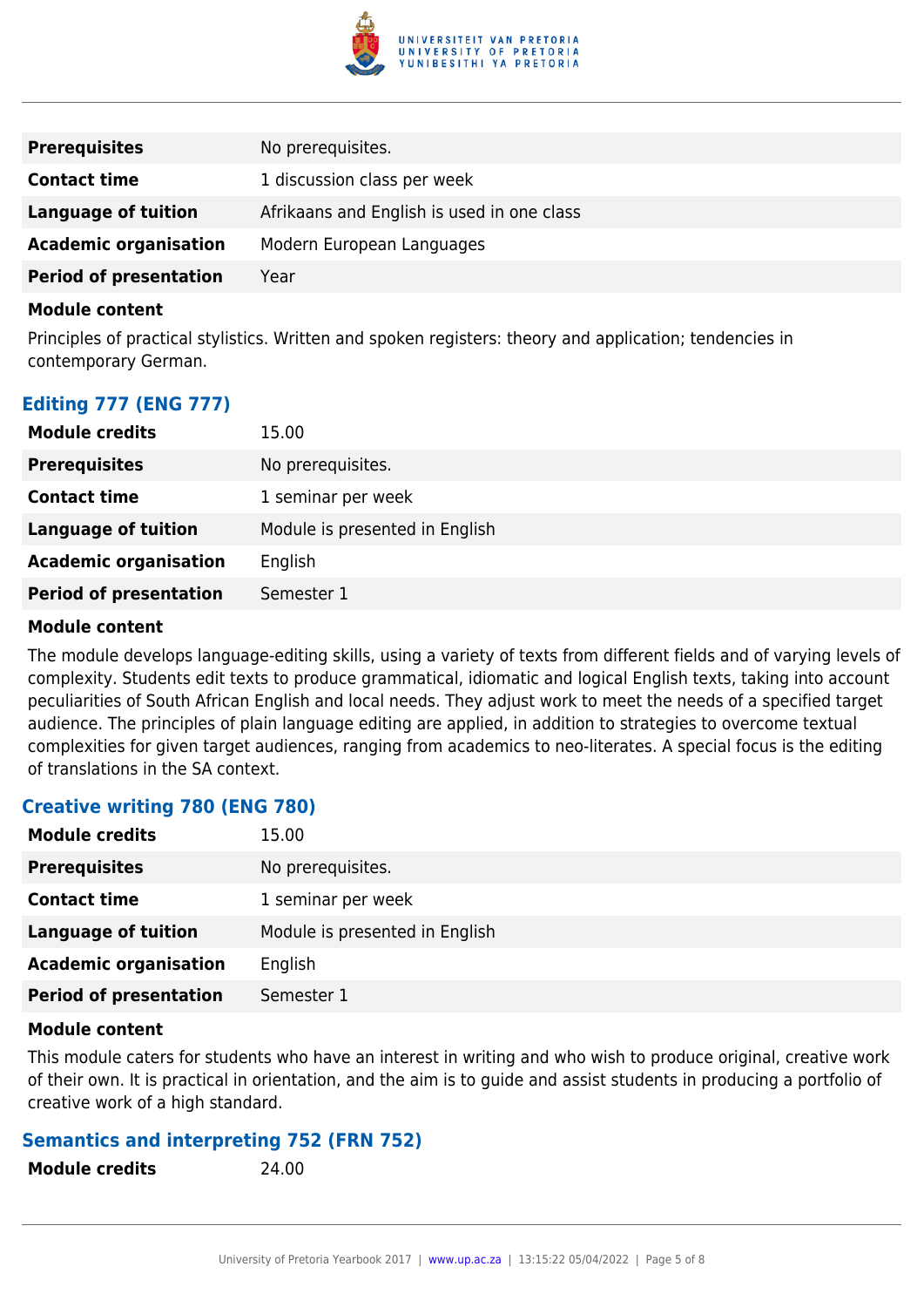

| <b>Prerequisites</b>          | No prerequisites.                          |
|-------------------------------|--------------------------------------------|
| <b>Contact time</b>           | 1 lecture per week                         |
| Language of tuition           | Afrikaans and English is used in one class |
| <b>Academic organisation</b>  | Modern European Languages                  |
| <b>Period of presentation</b> | Year                                       |

French texts are interpreted from and into French giving particular consideration to semantics and context to convey the true meaning, regardless of the form of the original text.

# **Principles and practice of professional translation 762 (FRN 762)**

| <b>Module credits</b>         | 24.00                                      |
|-------------------------------|--------------------------------------------|
| <b>Prerequisites</b>          | No prerequisites.                          |
| <b>Contact time</b>           | 1 lecture per week                         |
| <b>Language of tuition</b>    | Afrikaans and English is used in one class |
| <b>Academic organisation</b>  | Modern European Languages                  |
| <b>Period of presentation</b> | Year                                       |
|                               |                                            |

#### **Module content**

Translation of technical, medical and legal texts from and into French.

## **Introduction to copywriting 717 (LCC 717)**

| <b>Module credits</b>         | 20.00                                           |
|-------------------------------|-------------------------------------------------|
| <b>Prerequisites</b>          | No prerequisites.                               |
| <b>Contact time</b>           | 1 discussion class per week, 1 lecture per week |
| <b>Language of tuition</b>    | Module is presented in English                  |
| <b>Academic organisation</b>  | African Languages                               |
| <b>Period of presentation</b> | Semester 2                                      |

#### **Module content**

Introduction to the process and practice of copywriting with application to the printed media, television and the internet, experimental /activation /alternative media.

## **Foundations of interpretation 712 (TRL 712)**

| <b>Module credits</b>        | 20.00                                           |
|------------------------------|-------------------------------------------------|
| <b>Prerequisites</b>         | Recommended: FRN 752, FRN 762, TRL 710, TRL 711 |
| <b>Contact time</b>          | 1 lecture per week                              |
| Language of tuition          | Afrikaans and English is used in one class      |
| <b>Academic organisation</b> | African Languages                               |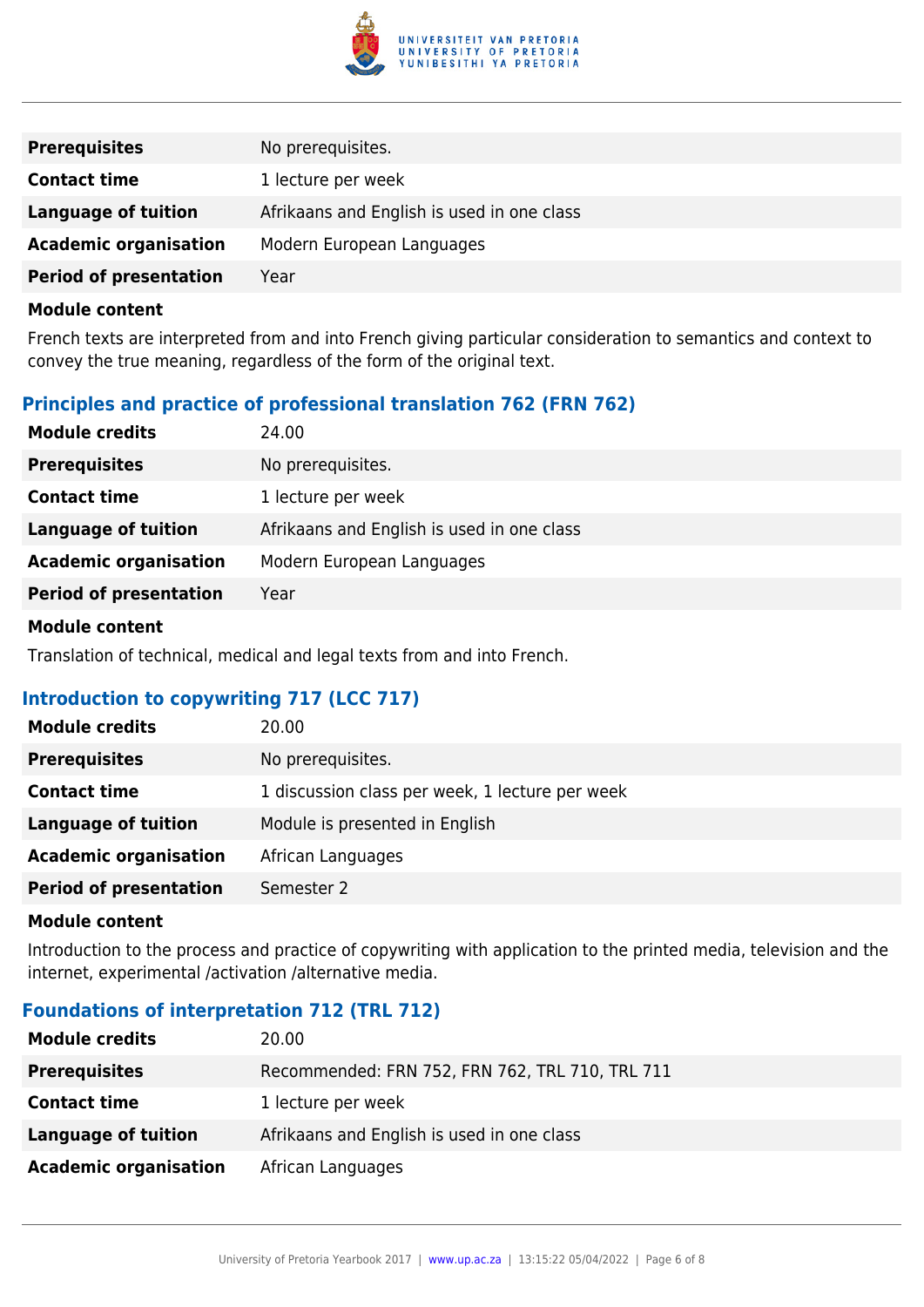

#### **Period of presentation** Semester 2

#### **Module content**

\*Students who have passed a BA degree with any language offered at UP as a major may take TRL 712. Admission for other students who hold an equivalent degree is subject to an oral examination. Students with any other language not offered at UP at honours level will also be taken into consideration.

This module aims at familiarising students with the theoretical aspects and basic skills involved in oral translation which will be consolidated at MA level. Lectures will focus on the theory and practice of various interpretation techniques including memory exercises, oral summaries, sight translations and reformulations of oral texts and speeches and the practice of liaison interpreting. Students will also be expected to split up in groups according to the working languages of their choice which, besides English, may be any language(s) offered at BAHons level. Students will be subject to an oral exam after completion of the module to test their mastery of these techniques.

#### **Audiovisual translation: Subtitling 713 (TRL 713)**

| <b>Module credits</b>         | 20.00                          |
|-------------------------------|--------------------------------|
| <b>Contact time</b>           | 1 lecture per week             |
| Language of tuition           | Module is presented in English |
| <b>Academic organisation</b>  | African Languages              |
| <b>Period of presentation</b> | Semester 2                     |

#### **Module content**

The theory and practice of audiovisual translation (screen translation), with particular focus on subtitling. Audiovisual translation and subtitling in South Africa. Hands-on training in the use of a professional subtitling software package. The completion of a number of subtitling projects using the students' own language combinations.

#### **Literary translation 751 (TRL 751)**

| <b>Module credits</b>         | 20.00                          |
|-------------------------------|--------------------------------|
| <b>Contact time</b>           | 1 lecture per week             |
| Language of tuition           | Module is presented in English |
| <b>Academic organisation</b>  | African Languages              |
| <b>Period of presentation</b> | Semester 2                     |

#### **Module content**

An introduction to foundational theories of literary translation: (comparative) study of published translations (source text in relation to target text, as well as multiple translations of the same source text); strategies for literary translation; source-text analysis; aspects of register and culture; practical tanslation (shorter prose, as well as a selection of children's literature).

#### **Terminology 710 (LEX 710)**

| <b>Module credits</b> | 20.00             |
|-----------------------|-------------------|
| <b>Prerequisites</b>  | No prerequisites. |